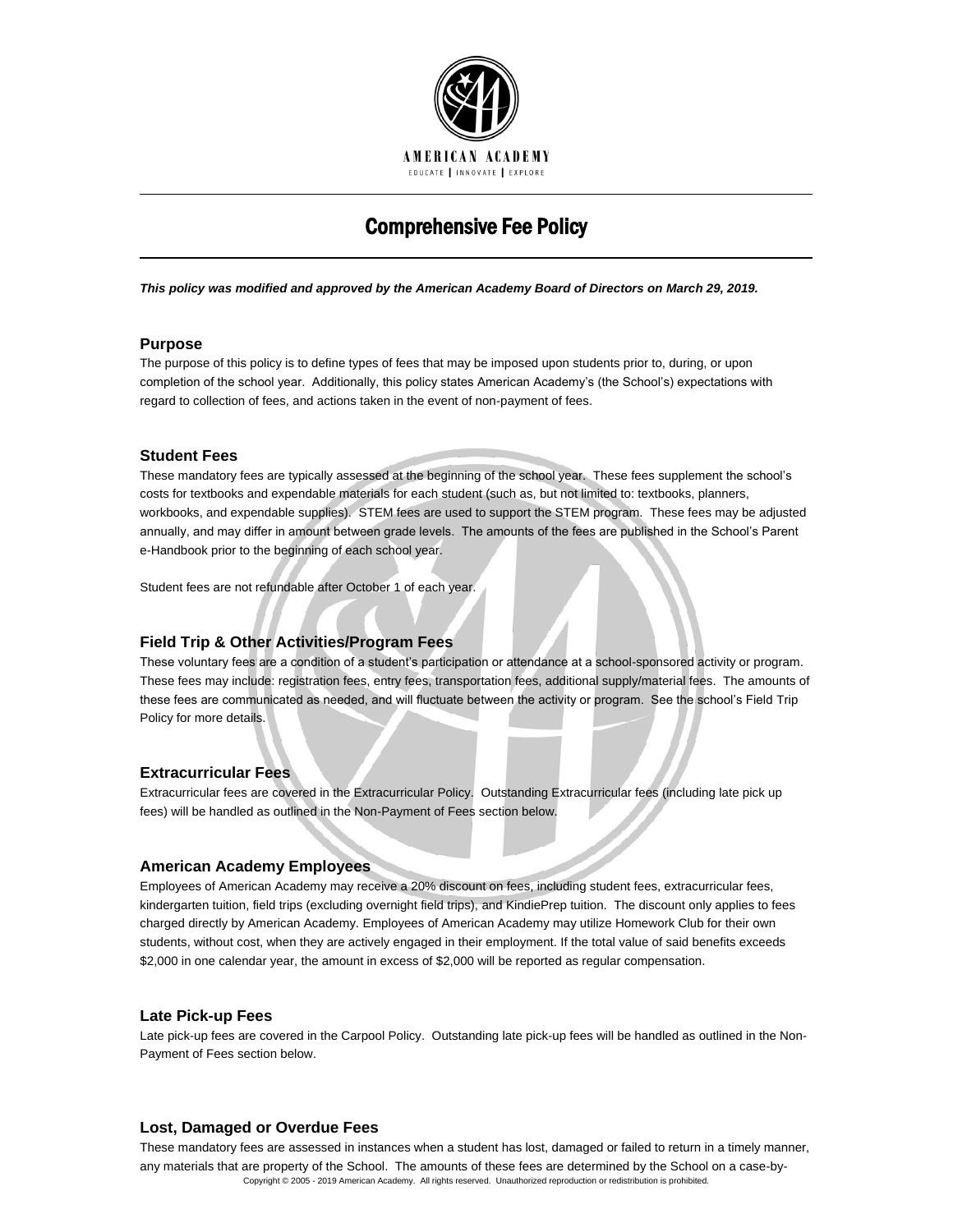case basis, but will never exceed the actual cost borne by the School for replacement of the materials. Further details follow:

## *Textbooks and Instructional Resources*

All textbooks and instructional materials (including CD-ROM's and other forms of instructional resources) are the property of American Academy and are on loan to students for their use during the school year. Students are responsible for the proper care of textbooks and must maintain them in good condition. Textbooks must be covered as instructed by the teacher. At the end of the year or unit of study, students must return the exact numbered copy they were issued to get credit for turning in the book. Students/parents will be responsible for the replacement cost of textbooks that are unduly damaged or not returned for any reason. If a textbook is lost during the school year, a duplicate textbook will not be issued until the cost of replacing the lost textbook is paid. All replacement textbooks will be purchased by and retained as property of American Academy.

#### *Library Books and Resources*

Students are responsible for the proper care of library books and resources and must maintain them in good condition. Fines will be assessed for library materials that are not returned or are returned with damage. Parents may pay the replacement cost of the book or provide a replacement book provided the book is the exact same copy and type of book (for example, same ISBN number and same binding type).

#### *Technology Resources*

All computers and technology resources that are the property of American Academy are on loan to students for their use during the school day as required. Students are responsible for the proper use and care of school computers and equipment. Students/parents will be responsible for the replacement cost or repair cost of computers or technology equipment that are unduly damaged while in the student's care.

## **Bank-incurred Charges**

Should the school incur bank charges related to returned payments (checks, EFTs, etc), a \$20.00 charge (for each instance of return due to insufficient funds or other reason) will be invoiced to the parent. Payment of returned check fees will be due within five (5) school days of notice. Failure to pay such fees may result in any of the actions described in the "Non-payment of Fees" section of this policy. In the event a check is returned, the School may, at its discretion, require cash prepayment for participation in future activities or programs.

## **Payment Terms for Fees**

Mandatory Student fees are to be remitted to the School within 30 calendar days of notice or at the time of annual student registration. Voluntary fees are to be remitted to the School prior to the date of the activity or program.

If a parent pays for a book and that book is later returned, a full refund will be made only if the book is returned by or within two weeks after the end of the academic school year in which it was checked out. An overdue fine will be charged for all books returned after this time.

#### **Non-Payment of Fees**

Invoices and/or Statements of Account will be issued to the parents of any student who has not remitted payment of fees as described above. Any outstanding fees at the end of an academic year will automatically be added to a student's registration fees the following year. If a student graduates or ends their enrollment, but has siblings who attend American Academy, any outstanding balance for unpaid fees will be added to the youngest student's account for billing purposes.

Further, failure to pay mandatory or voluntary fees to the School may result in immediate and/or future: suspension of student or parent privileges, and/or disallowing student or parent use of school property, and/or denial of student or parent participation in school-sponsored activities or programs.

Comprehensive Fee Policy, Approved March 29, 2019